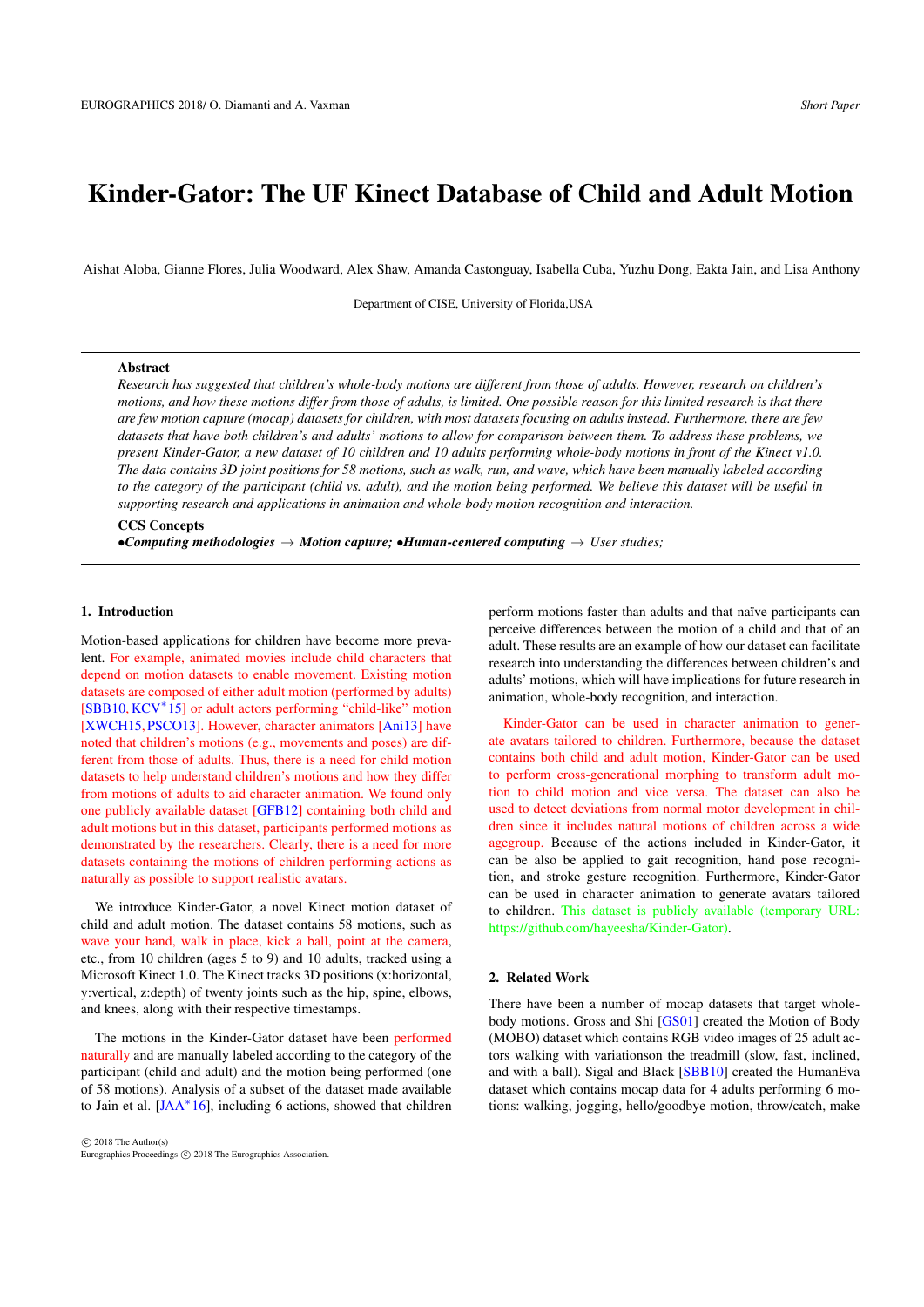<span id="page-1-0"></span>a box, combo (i.e., balancing on feet) captured using a Vicon [\[vic\]](#page-4-2). However, these datasets include only a small number of motions. Furthermore, the MOBO dataset uses image sequencing to track motions, requiring a separate processing step to extract the positions of the joints, which makes motion analysis more complex than using mocap devices in which the positions of the joints have already been identified by the device. Kolykhalova et al. [\[KCV](#page-3-0)<sup>\*</sup>15] created the MADS dataset which contains mocap data for 5 adult actors performing martial-arts, dance, and sports actions captured using a custom motion tracking device. The motion capture devices used in the HumanEva and MADS datasets provide high motion tracking accuracy, but the devices are difficult to obtain due to their high cost and require people with experience in how to operate the devices. With the availability of low-cost technology such as the Microsoft Kinect, however, mocap data containing more accurate prediction of joint motions has become easier.

Bloom et al. [\[BMA12\]](#page-3-6) created the G3D dataset which includes video, depth, and skeleton data of ten actors performing twenty gaming actions (e.g., walk, run, jump, and climb), captured using the Kinect. Leightley et al. [\[LYJM15\]](#page-3-7) also created the K3Da dataset, which contains Kinect data for fifty-four adults performing clinically-relevant motions (e.g., balancing).

A limitation of these mocap datasets is that they only consider adult motions (a comprehensive list of adult mocap datasets can be found in  $[vB]$ ), which could be because recruiting children for research studies or mocap sessions is difficult [\[FDG13\]](#page-3-8). A workaround adopted by researchers has been to recruit adult actors to perform "child-like motions." Volkova et al. [\[VdlRBM14\]](#page-4-4) created the MPI database which contains mocap data of 8 adult actors performing motions to express the emotions of a child (e.g., anger, disgust) while listening to fairy-tale stories. However, Jain et al. [\[JAA](#page-3-4)<sup>\*</sup>16] have shown that children's movements are different from those of adults, so it is likely that even well trained actors are still not the same as actual child actors. Kinder-Gator addresses the limitations of existing datasets by providing a motion dataset that includes motions from both children and adults performing a large diverse set of 58 motions captured using the Kinect.

It is important to note that Guerra-Filho and Biswas [\[GFB12\]](#page-3-3) created the Human Motion Database (HMD) which contains mocap data of 50 child and adult actors performing seventy different actions. However, in HMD, the actions were demonstrated to participants to maintain consistency in performance among the range of actions while in Kinder-Gator, we aimed to ensure that the participants performed the motions as naturally as possible. This approach will allow analysis of natural realistic motions as people actually perform them.

#### 3. Dataset Collection

We collected a total of 58 motions in our dataset. The motions were chosen by reviewing studies involving whole-body motions [\[HHTR05](#page-3-9), HKL06, [NWL10\]](#page-3-11). Based on the review, we selected motions that were used in prior work, that people would be familiar with, and that we hypothesized would show differences between children and adults. We also had a set of simple "warm up" motions like waving to help get participants into the study. The motions collected from this review were classified into four categories: (a) warm-up motions: these motions are easy to perform and are used in day-to-day activities (9 motions). (b) exercise motions: these motions induce exertion when performed and are commonly used in exercise and fitness activities (14 motions). (c) mime motions: these motions involve the conceptualization of imaginary objects (16 motions). (d) communication motions: these motions are used to convey information to other people (19 motions) (Table [1\)](#page-2-0).

#### 3.1. Study Setup

Motions in the Kinder-Gator dataset were collected using Kinect v1.0 hardware and its accompanying Kinect for Windows SDK v1.8 software. Two researchers were responsible for prompting for the next motion to be performed and controlling the Kinect software. In each study session, a participant stood within an area denoted by a square, forward facing the Kinect, and movements were only allowed within that specific area. The denotation of a specific area was to ensure that people did not move outside the tracking range of the Kinect. Participants performed all motions from a standing position. Before the start of each motion, participants stood with their arms outstretched in the form of a T-pose and then counted down from 3 to 1 while lowering their arms to their sides. The T-pose was required to get an accurate demarcation of the intended start of a motion.

The duration of each motion was dependent on the motion being performed. For wave your hand, walk in place, walk in place as fast as you can, run in place, run in place as fast as you can, fly like a bird, swim, climb an imaginary ladder, and do 5 jumping jacks, the duration was typically about 5 cycles (10 steps or repetitions). For motions involving making poses with the body, the duration was 3 seconds, since the experiment staff required participants to hold the pose for 3 seconds. For all other motions, the duration of the motion varied depending on the participant. Participants always returned their hands down to their sides to demarcate the end of the motion. In each session, a participant performed 58 motions. In order to ensure that participants were performing the motions as naturally as possible, participants were allowed to perform the motion free-form. That is, we did not require that the motions be performed in any predefined manner. However, when a participant forgot how a motion was to be performed, one of the researchers showed an example (this occurred for 4 different children on 2 to 6 actions, and 2 different adults on 1 to 2 actions; details are provided in the dataset).

## 3.2. Participants

We recruited 10 children and 10 adults as participants via flyers, emails, and advertisements on social platforms. Recruitment and study protocol procedures were approved by our institutional review board. Child participant ages ranged from 5 to 9 (mean =  $6.70$ ,  $SD = 1.42$ ). Five children were female. Two children were ambidextrous and none were left-handed.We focus on ages 5 to 9 to capture the variability within children's motions since children in this age group are still growing in terms of their motor development  $\Box$ . The adult participant ages ranged from 19 to 32 (mean =  $23.40$ ,  $SD = 4.33$ ). Five adults were female and only one adult was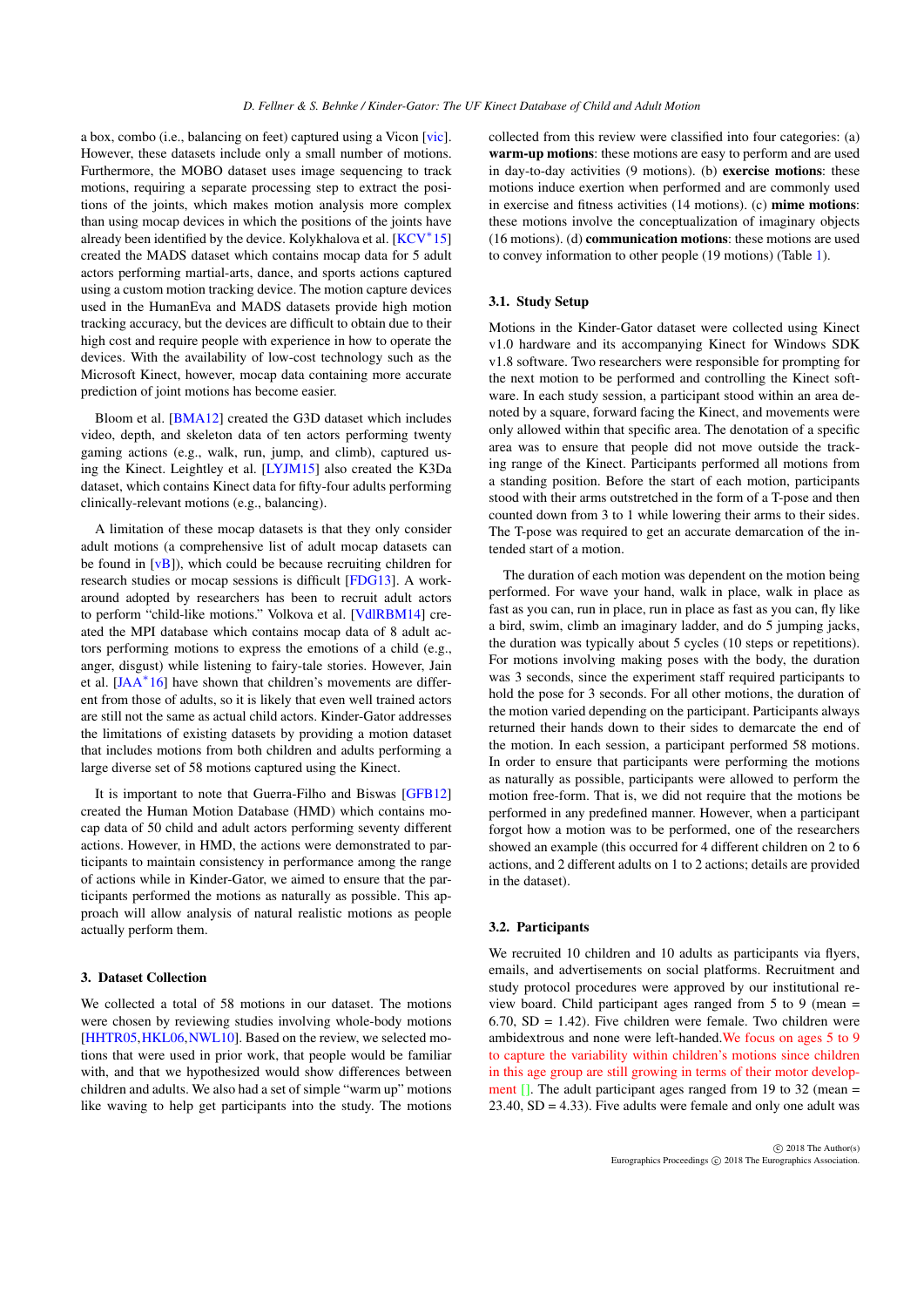*D. Fellner & S. Behnke / Kinder-Gator: The UF Kinect Database of Child and Adult Motion*

<span id="page-2-3"></span>

|                                        | <b>Exercise</b>                         | Mime                                     | Communication                                |
|----------------------------------------|-----------------------------------------|------------------------------------------|----------------------------------------------|
| Warm-up                                |                                         |                                          |                                              |
| Raise your hand                        | Put your hands on your hip and lean to  | Push an imaginary button in front of you | Point at the camera                          |
|                                        | the side                                |                                          |                                              |
| Raise your other hand                  | Put your hands on your hips and lean to | Swipe across an imaginary screen in      | Motion someone to stop                       |
|                                        | the other side                          | front of you                             |                                              |
| Wave your hand                         | Put your hands on your hips and twist   | Swipe across an imaginary screen in      | Motion someone to come here                  |
|                                        | back and forth                          | front of you with your other hand        |                                              |
| Wave your other hand                   | Touch your toes                         | Fly like a bird                          | Draw a [circle, square, triangle] in the air |
| Bow                                    | Do a forward lunge                      | Fly like an airplane                     | Draw the letter $[A, C, K, M, X]$ in the air |
| Raise your arm to one side             | Lift your leg to one side               | Swim                                     | Make the letter $[Y, M, C, A, K, P, T, X]$   |
|                                        |                                         |                                          | with your body                               |
| Raise your other arm to the other side | Lift your other leg to the other side   | Kick a ball                              |                                              |
| Bend your knee                         | Walk in place                           | Kick a ball as hard as you can           |                                              |
| Bend your other knee                   | Walk in place as fast as you can        | Kick a ball with the other leg           |                                              |
|                                        | Run in place                            | Kick a ball as hard as you can with that | $\overline{\phantom{a}}$                     |
|                                        |                                         | leg                                      |                                              |
|                                        | Run in place as fast as you can         | Throw a ball                             |                                              |
|                                        | Jump                                    | Throw a ball as far as you can           |                                              |
|                                        | Jump as high as you can                 | Throw a ball with your other arm         |                                              |
|                                        | Do five jumping jacks                   | Throw a ball as far as you can with that | -                                            |
|                                        |                                         | arm                                      |                                              |
|                                        |                                         | Punch                                    |                                              |
|                                        |                                         | Climb an imaginary ladder                |                                              |

<span id="page-2-0"></span>Table 1: *A list of the 58 motions in the Kinder-Gator dataset.*

left-handed (Table [2\)](#page-2-1). All participants were familiar with motion interaction systems such as the Microsoft Kinect or Sony EyeToy. Participants each received a \$10 gift card to a local grocery store as compensation.

#### 3.3. Data Collection

The 58 motions in our dataset were collected using Kinect v1.0. The Kinect tracks 3D positions of twenty joints along three dimensions (x:horizontal, y:vertical, z:depth) with the corresponding timestamps, at 30 frames per second. The joints tracked by the Kinect are shown in Figure [1a](#page-2-2). The joint positions are recorded in meters and the timestamp is recorded in milliseconds. A total of 1159 motion trials (58 motions x 20 participants) are included in our dataset; motion trial for jump high for one adult (pID: 565) is missing due to a software error. The total time it took to perform the motions ranged from 248s to  $343s$  (M = 301s, SD = 37.2) for children and from 302s to 424s ( $M = 344s$ ,  $SD = 35.3$ ) for adults. To ensure that the data collected is in a format that facilitates easy retrieval and analysis, we performed some data post-processing. In the post-processing stage, the data was re-organized such that each row corresponds to the positions of all the joints at one frame. The



<span id="page-2-2"></span>Figure 1: *(a) Joints tracked by the Kinect. (b) A child performing "put your hands on your hips and lean to the side" motion.*

first column has the timestamp such that the difference between the last row and the second row gives the duration of the motion in milliseconds; the first row is the header. Subsequent columns have the x, y, and z positions of each joint as recorded by the Kinect. The last two columns have the ID of the participant and the motion label; the values are always the same in each row for one motion. Then, each motion's data has been saved as a .csv file.

#### 4. Discussion

Since Kinder-Gator contains many different types of motions, we expect that researchers will extract different motion subsets for analysis. As an example, a subset of this dataset was made avail-able to Jain et al. [\[JAA](#page-3-4)<sup>\*</sup>16] who conducted a perception study to identify whether naïve viewers can perceive the difference between child and adult motion when presented with point-light displays of the motions. The study was conducted using 4 children (Child IDs: 290, 337, 644, 723) and 4 adults (Adult IDs: 734, 921, 934, 970) and 6 motions from our dataset: walk in place, run in place as fast as you can, jump as high as you can, wave your hand, fly like a bird, and do 5 jumping jacks. Evaluations of the survey responses found that naïve viewers could perceive the differences at levels significantly above chance and with 70% accuracy for dynamic motions, such as walk and run. ??add dataset with most variation?? This find-

| CID | <b>Sex</b> | Age | Hand         | Grade          | AID | <b>Sex</b> | Age | Hand         | Edu. Compl.  |
|-----|------------|-----|--------------|----------------|-----|------------|-----|--------------|--------------|
| 337 | F          | 5   | B            | $Pre-K$        | 565 | F          | 19  | $\mathsf{R}$ | High school  |
| 595 | M          | 5   | B            | $Pre-K$        | 577 | F          | 19  | $\mathsf{R}$ | Some college |
| 106 | M          | 6   | R            | K              | 604 | F          | 20  | R            | Some college |
| 290 | M          | 6   | $\mathbb{R}$ | K              | 976 | M          | 20  | $\mathsf{R}$ | Some college |
| 342 | F          | 6   | $\mathbb{R}$ | K              | 734 | M          | 22  | $\mathsf{R}$ | Undergrad    |
| 474 | F          | 6   | $\mathbb{R}$ |                | 876 | F          | 23  | $\mathsf{R}$ | Undergrad    |
| 103 | F          | 8   | $\mathbb{R}$ | 3              | 888 | F          | 25  | $\mathsf{R}$ | Grad         |
| 169 | M          | 8   | $\mathbb{R}$ | $\overline{c}$ | 921 | М          | 26  | L            | Undergrad    |
| 723 | M          | 8   | $\mathbb{R}$ | 3              | 970 | M          | 28  | $\mathsf{R}$ | Grad         |
| 644 | F          | 9   | $\mathsf{R}$ | $\overline{4}$ | 934 | M          | 32  | R            | Grad         |

<span id="page-2-1"></span>Table 2: *Demographics for the children and adults in our dataset.*

 $\circ$  2018 The Author(s) Eurographics Proceedings (C) 2018 The Eurographics Association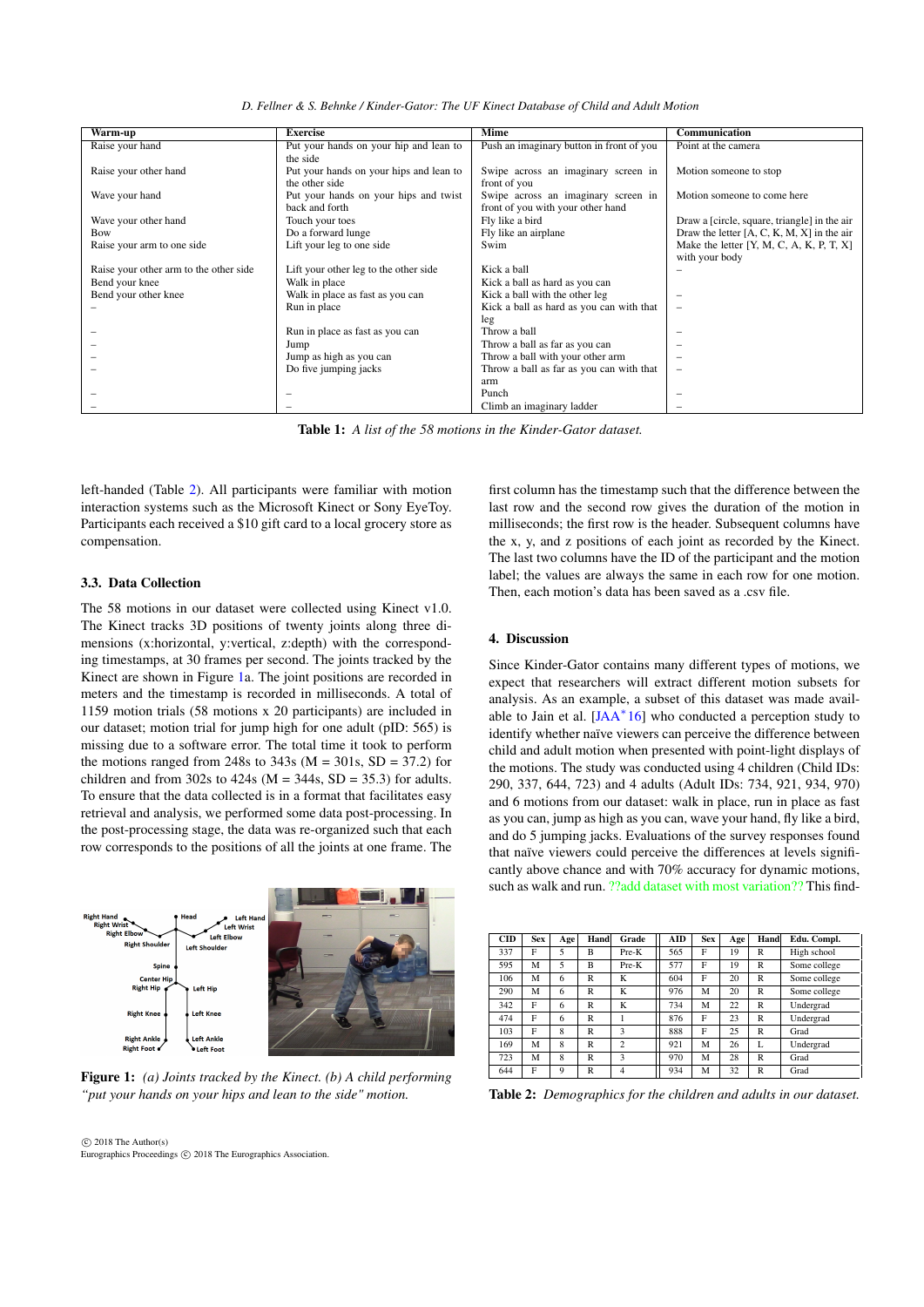<span id="page-3-15"></span>ing suggest that there are indeed quantifiable variations between child and adult motion. These types of results show that Kinder-Gator can be an effective dataset for understanding the differences between child and adult motion.

Dong et al. [\[DPR](#page-3-12)<sup>\*</sup>17] used the same subset of motions to generate androgynous characters representing child motions, adult motions, and dynamically scaled motions (adult motions transformed to child motions using dynamic scaling laws). Observations of these androgynous characters showed that dynamically scaled adult avatars are similar to adults in terms of coordination, but similar to children in terms of the pace of the motion. In a different work, Dong et al. [\[DAAJ18\]](#page-3-13) also created 'child-like' motions from adult motions using a style translation algorithm. The algorithm trains a model using child and adult motions such that given an adult motion as a test input, the model returns a child motion. Rendered characters of the motions used for training, test, and output child motion showed that the output child motion is similar to that of a child than an adult. Taken together, these findings imply that Kinder-Gator enables cross-generational morphing of motions which can be used to create characters that show observable differences between child and adult motion.

### 5. Conclusion

Kinder-Gator is a dataset of 58 motions performed by 10 children (ages 5 to 9) and 10 adults (ages 19 to 32) recorded using the Kinect v1.0. Kinder-Gator can be used in research fields such as animation, whole-body interaction, and recognition. One of the main intended applications for Kinder-Gator is creating believable child characters for games and animated movies. Style translation methods [\[HPP05,](#page-3-14)[XWCH15\]](#page-4-1) can be leveraged along with this dataset to enable cross-generational morphing and create compelling avatars. Furthermore, since our dataset contains natural motions of children and covers an age group where children's motor skills are still developing, it can be used to create realistic avatars that model this progression in children's motor skills . Additionally, it can be used for early detection of motor disabilities in children since its motions provides a model for normal motor development in children.In additon to animation, our dataset can also be used to create more robust recognizers that can recognize both child and adult motions. Due to the diverse set of motions in the dataset, subsets of the dataset can be employed in: (a) gait recognition to quantify gait features that are different between children and adults (e.g., walk in place), (b) body recognition to facilitate research into recognition of more diverse sets of motions used to convey information (e.g., motion someone to stop), and (c) stroke gesture recognition to create recognizers that can recognize both 2D and 3D stroke motions (e.g., draw the letter A in the air). The goal of our dataset is to increase the number of motion datasets for research and to encourage research investigating the differences and similarities between child and adult motions.

#### References

<span id="page-3-2"></span>[Ani13] ANIMATIONADDICTS: The challenge of animating underaged adults. [http://www.animation-addicts.com/2013/]( http://www.animation-addicts.com/2013/01/30/animating-kids/) [01/30/animating-kids/]( http://www.animation-addicts.com/2013/01/30/animating-kids/), 2013. Accessed: 2017-11-12. [1](#page-0-0)

- <span id="page-3-6"></span>[BMA12] BLOOM V., MAKRIS D., ARGYRIOU V.: G3D: A gaming action dataset and real time action recognition evaluation framework. *2012 IEEE Computer Society Conference on Computer Vision and Pattern Recognition Workshops* (2012), 7–12. [doi:10.1109/CVPRW.](http://dx.doi.org/10.1109/CVPRW.2012.6239175) [2012.6239175](http://dx.doi.org/10.1109/CVPRW.2012.6239175). [2](#page-1-0)
- <span id="page-3-13"></span>[DAAJ18] DONG Y., ALOBA A., ANTHONY L., JAIN E.: Style translation to create child-like motion. *Eurographics* (2018), [to appear]. [4](#page-3-15)
- <span id="page-3-12"></span>[DPR∗17] DONG Y., PARYANI S., RANA N., ALOBA A., ANTHONY L., JAIN E.: Adult2child: Dynamic scaling laws to create child-<br>like motion In *Proceedings of the Tenth International Confer-*In *Proceedings of the Tenth International Conference on Motion in Games* (New York, NY, USA, 2017), MIG '17, ACM, pp. 13:1–13:10. URL: [http://doi.acm.org/10.1145/](http://doi.acm.org/10.1145/3136457.3136460) [3136457.3136460](http://doi.acm.org/10.1145/3136457.3136460), [doi:10.1145/3136457.3136460](http://dx.doi.org/10.1145/3136457.3136460). [4](#page-3-15)
- <span id="page-3-8"></span>[FDG13] FOSS E., DRUIN A., GUHA M. L.: Recruiting and retaining young participants: Strategies from five years of field research. In *Proceedings of the 12th International Conference on Interaction Design and Children* (New York, NY, USA, 2013), IDC '13, ACM, pp. 313–316. URL: [http://doi.acm.org/10.1145/](http://doi.acm.org/10.1145/2485760.2485798) [2485760.2485798](http://doi.acm.org/10.1145/2485760.2485798), [doi:10.1145/2485760.2485798](http://dx.doi.org/10.1145/2485760.2485798). [2](#page-1-0)
- <span id="page-3-3"></span>[GFB12] GUERRA-FILHO G., BISWAS A.: The human motion database: A cognitive and parametric sampling of human<br>motion  $Image\text{ Vision}$  Comput 30 3 (Mar 2012) 251–261 motion. *Image Vision Comput. 30*, 3 (Mar. 2012), 251–261. URL: [http://dx.doi.org/10.1016/j.imavis.2011.12.](http://dx.doi.org/10.1016/j.imavis.2011.12.002) [002](http://dx.doi.org/10.1016/j.imavis.2011.12.002), [doi:10.1016/j.imavis.2011.12.002](http://dx.doi.org/10.1016/j.imavis.2011.12.002). [1,](#page-0-0) [2](#page-1-0)
- <span id="page-3-5"></span>[GS01] GROSS R., SHI J.: *The CMU Motion of Body (MoBo) Database*. Tech. Rep. 1, 2001. [doi:10.1109/MP.2008.4430762](http://dx.doi.org/10.1109/MP.2008.4430762). [1](#page-0-0)
- <span id="page-3-9"></span>[HHTR05] HÖYSNIEMI J., HÄMÄLÄINEN P., TURKKI L., ROUVI T.: Children's intuitive gestures in vision-based action games. *Commun. ACM 48*, 1 (Jan. 2005), 44–50. URL: [http://doi.acm.](http://doi.acm.org/10.1145/1039539.1039568) [org/10.1145/1039539.1039568](http://doi.acm.org/10.1145/1039539.1039568), [doi:10.1145/1039539.](http://dx.doi.org/10.1145/1039539.1039568) [1039568](http://dx.doi.org/10.1145/1039539.1039568). [2](#page-1-0)
- <span id="page-3-10"></span>[HKL06] HWANG B.-W., KIM S., LEE S.-W.: A full-body gesture database for automatic gesture recognition. In *7th International Conference on Automatic Face and Gesture Recognition (FGR06)* (April 2006), pp. 243–248. [doi:10.1109/FGR.2006.8](http://dx.doi.org/10.1109/FGR.2006.8). [2](#page-1-0)
- <span id="page-3-14"></span>[HPP05] Hsu E., PULLI K., POPOVIĆ J.: Style translation for human motion. *ACM Trans. Graph. 24*, 3 (July 2005), 1082–1089. URL: [http://doi.acm.org/10.1145/1073204.](http://doi.acm.org/10.1145/1073204.1073315) [1073315](http://doi.acm.org/10.1145/1073204.1073315), [doi:10.1145/1073204.1073315](http://dx.doi.org/10.1145/1073204.1073315). [4](#page-3-15)
- <span id="page-3-4"></span>[JAA∗16] JAIN E., ANTHONY L., ALOBA A., CASTONGUAY A., CUBA I., SHAW A., WOODWARD J.: Is the motion of a child perceivably different from the motion of an adult? *ACM Trans. Appl. Percept. 13*, 4 (July 2016), 22:1–22:17. URL: [http://doi.acm.org/10.1145/](http://doi.acm.org/10.1145/2947616) [2947616](http://doi.acm.org/10.1145/2947616), [doi:10.1145/2947616](http://dx.doi.org/10.1145/2947616). [1,](#page-0-0) [2,](#page-1-0) [3](#page-2-3)
- <span id="page-3-0"></span>[KCV∗15] KOLYKHALOVA K., CAMURRI A., VOLPE G., SANGUINETI M., PUPPO E., NIEWIADOMSKI R.: A Multimodal Dataset for the Analysis of Movement Qualities in Karate Martial Art. In *Proceedings of the 7th International Conference on Intelligent Technologies for Interactive Entertainment* (2015). [doi:10.4108/icst.intetain.](http://dx.doi.org/10.4108/icst.intetain.2015.260039) [2015.260039](http://dx.doi.org/10.4108/icst.intetain.2015.260039). [1,](#page-0-0) [2](#page-1-0)
- <span id="page-3-7"></span>[LYJM15] LEIGHTLEY D., YAP M. H., J. COULSON Y. B., MCPHEE J. S.: Benchmarking Human Motion Analysis Using Kinect One: an open source dataset. *IEEE Conference of sia-Pacific Signal and Information Processing Association*, December (2015), 1–7. [doi:10.1109/](http://dx.doi.org/10.1109/APSIPA.2015.7415438) [APSIPA.2015.7415438](http://dx.doi.org/10.1109/APSIPA.2015.7415438). [2](#page-1-0)
- <span id="page-3-11"></span>[NWL10] NORTON J., WINGRAVE C. A., LAVIOLA JR. J. J.: Exploring strategies and guidelines for developing full body video game interfaces. In *Proceedings of the Fifth International Conference on the Foundations of Digital Games* (New York, NY, USA, 2010), FDG '10, ACM, pp. 155–162. URL: [http://doi.acm.org/10.1145/](http://doi.acm.org/10.1145/1822348.1822369) [1822348.1822369](http://doi.acm.org/10.1145/1822348.1822369), [doi:10.1145/1822348.1822369](http://dx.doi.org/10.1145/1822348.1822369). [2](#page-1-0)
- <span id="page-3-1"></span>[PSCO13] PIANA S., STAGLIANÒ A., CAMURRI A., ODONE F.: A set of Full-Body Movement Features for Emotion Recognition to Help Children affected by Autism Spectrum Condition. *IDGEI 1st International workshop* (2013), 1–7. [1](#page-0-0)